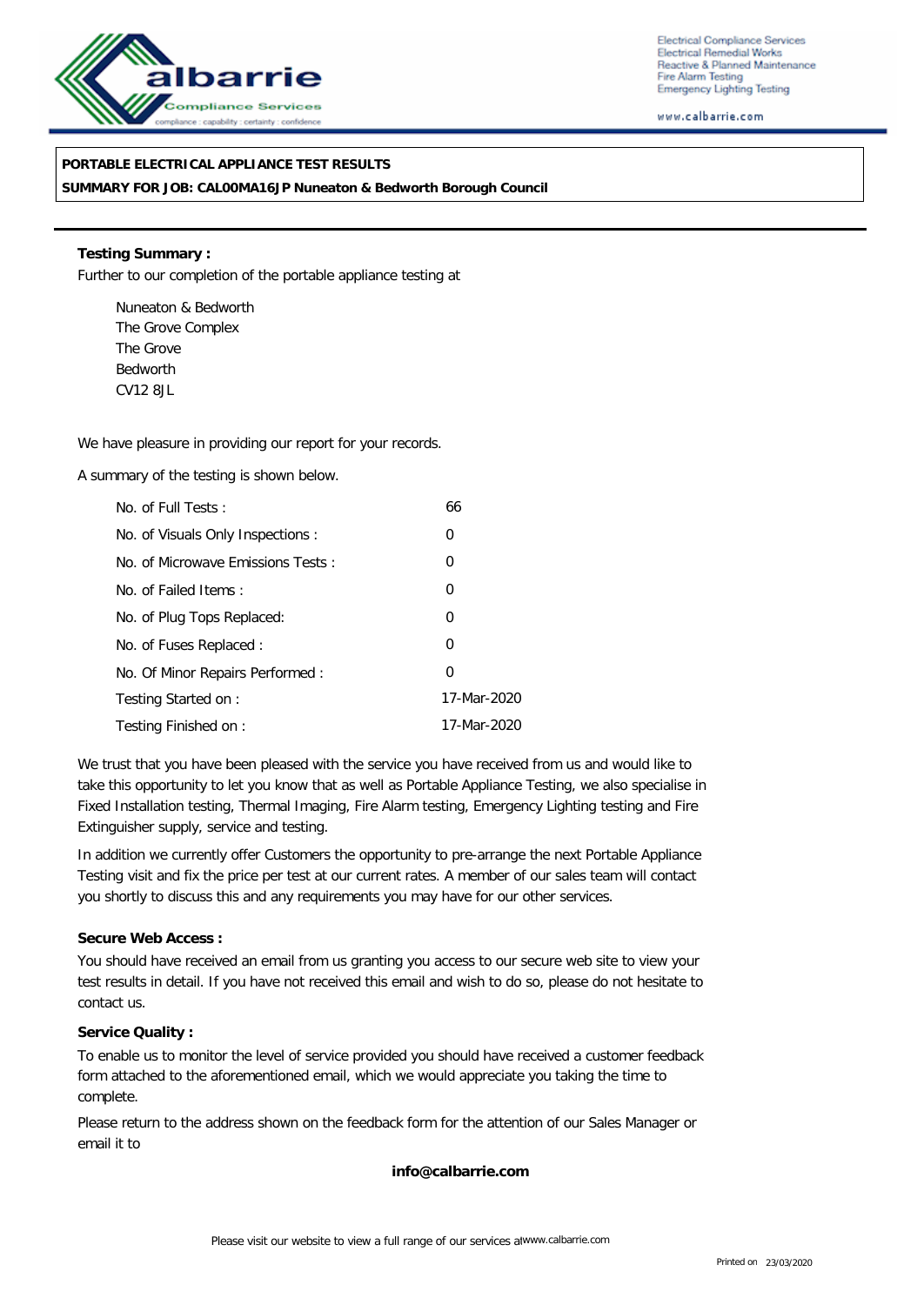

Electrical Compliance Services<br>Electrical Remedial Works<br>Reactive & Planned Maintenance<br>Fire Alarm Testing<br>Emergency Lighting Testing

www.calbarrie.com

# **CUSTOMER ACCEPTANCE**

| works as detailed. | I, the undersigned, confirm that the engineer has attended and carried out / completed to my satisfaction the |                 |
|--------------------|---------------------------------------------------------------------------------------------------------------|-----------------|
| Signature          | ふやん                                                                                                           |                 |
| <b>Print Name</b>  | J.ford                                                                                                        | Date 17/03/2020 |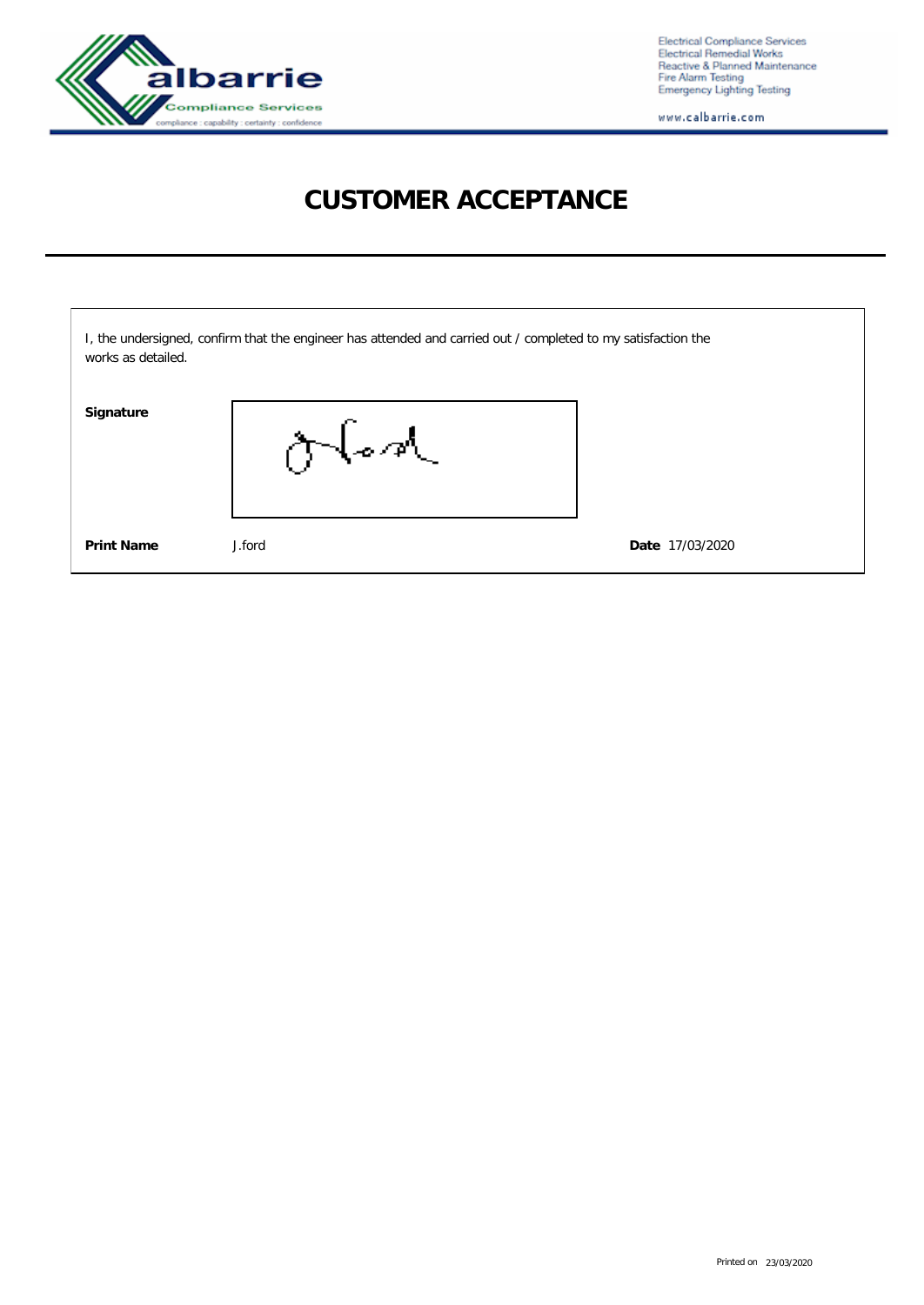

Electrical Compliance Services<br>Electrical Remedial Works<br>Reactive & Planned Maintenance<br>Fire Alarm Testing<br>Emergency Lighting Testing

www.calbarrie.com

#### **PORTABLE ELECTRICAL APPLIANCE TEST RESULTS**

### **EQUIPMENT REGISTER FOR JOB: CAL00MA16JP Nuneaton & Bedworth Borough Council**

| EQUIP NO     | <b>DESCRIPTION</b>    | LOCATION                 | <b>FREQ</b>         | LAST        | <b>NEXT</b> | <b>STATUS</b> |
|--------------|-----------------------|--------------------------|---------------------|-------------|-------------|---------------|
| 000013762717 | Kettle Base           | kitchen - Ground         | $12 \text{ mth(s)}$ | 17-Mar-2020 | 17-Mar-2021 | PASS          |
| 000013762718 | Kettle                | kitchen - Ground         | $12 \text{ mth(s)}$ | 17-Mar-2020 | 17-Mar-2021 | PASS          |
| 000013762719 | Dishwasher            | kitchen - Ground         | $12 \text{ mth(s)}$ | 17-Mar-2020 | 17-Mar-2021 | PASS          |
| 000013762720 | Freezer               | kitchen - Ground         | $12 \text{ mth(s)}$ | 17-Mar-2020 | 17-Mar-2021 | PASS          |
| 000013762721 | Fridge                | kitchen - Ground         | $12 \text{ mth(s)}$ | 17-Mar-2020 | 17-Mar-2021 | PASS          |
| 000013762722 | Kettle Base           | kitchen - Ground         | $12 \text{ mth(s)}$ | 17-Mar-2020 | 17-Mar-2021 | PASS          |
| 000013762723 | Kettle                | kitchen - Ground         | $12 \text{ mth(s)}$ | 17-Mar-2020 | 17-Mar-2021 | PASS          |
| 000013762724 | Kettle Base           | kitchen - Ground         | $12 \text{ mth(s)}$ | 17-Mar-2020 | 17-Mar-2021 | PASS          |
| 000013762725 | Kettle                | kitchen - Ground         | $12 \text{ mth(s)}$ | 17-Mar-2020 | 17-Mar-2021 | PASS          |
| 000013762726 | Toaster               | kitchen - Ground         | $12 \text{ mth(s)}$ | 17-Mar-2020 | 17-Mar-2021 | PASS          |
| 000013762727 | Toaster               | kitchen - Ground         | $12 \text{ mth(s)}$ | 17-Mar-2020 | 17-Mar-2021 | PASS          |
| 000013762728 | Kettle Lead           | kitchen - Ground         | $12 \text{ mth(s)}$ | 17-Mar-2020 | 17-Mar-2021 | PASS          |
| 000013762729 | Kettle                | kitchen - Ground         | $12 \text{ mth(s)}$ | 17-Mar-2020 | 17-Mar-2021 | PASS          |
| 000013762730 | Kettle                | kitchen - Ground         | $12 \text{ mth(s)}$ | 17-Mar-2020 | 17-Mar-2021 | PASS          |
| 000013762731 | Kettle Base           | kitchen - Ground         | 12 $mth(s)$         | 17-Mar-2020 | 17-Mar-2021 | PASS          |
| 000013762732 | Microwave             | kitchen - Ground         | $12 \text{ mth(s)}$ | 17-Mar-2020 | 17-Mar-2021 | PASS          |
| 000013762733 | Hi-Fi                 | Lounge - Ground          | $12 \text{ mth(s)}$ | 17-Mar-2020 | 17-Mar-2021 | PASS          |
| 000013762734 | <b>IEC</b> Lead       | Lounge - Ground          | $12 \text{ mth(s)}$ | 17-Mar-2020 | 17-Mar-2021 | PASS          |
| 000013762735 | Television            | Lounge - Ground          | 12 $mth(s)$         | 17-Mar-2020 | 17-Mar-2021 | PASS          |
| 000013762736 | Piano                 | Lounge - Ground          | $12 \text{ mth(s)}$ | 17-Mar-2020 | 17-Mar-2021 | PASS          |
| 000013762737 | Class 2 Lead          | Lounge - Ground          | $12 \text{ mth(s)}$ | 17-Mar-2020 | 17-Mar-2021 | PASS          |
| 000013762738 | Hi-Fi                 | Lounge - Ground          | $12 \text{ mth(s)}$ | 17-Mar-2020 | 17-Mar-2021 | PASS          |
| 000013762739 | Fridge/ freezer       | Lounge - Ground          | 12 $mth(s)$         | 17-Mar-2020 | 17-Mar-2021 | PASS          |
| 000013762740 | Fridge/ freezer       | Lounge - Ground          | $12 \text{ mth(s)}$ | 17-Mar-2020 | 17-Mar-2021 | PASS          |
| 000013762741 | DVD Player            | Lounge - Ground          | $12 \text{ mth(s)}$ | 17-Mar-2020 | 17-Mar-2021 | PASS          |
| 000013762742 | Shredder              | Managers Office - Ground | $12 \text{ mth(s)}$ | 17-Mar-2020 | 17-Mar-2021 | PASS          |
| 000013762743 | Kettle Base           | Managers Office - Ground | 12 $mth(s)$         | 17-Mar-2020 | 17-Mar-2021 | PASS          |
| 000013762744 | Kettle                | Managers Office - Ground | $12 \text{ mth(s)}$ | 17-Mar-2020 | 17-Mar-2021 | PASS          |
| 000013762745 | Lamp                  | Managers Office - Ground | $12 \text{ mth(s)}$ | 17-Mar-2020 | 17-Mar-2021 | PASS          |
| 000013762746 | Lamp                  | Managers Office - Ground | 12 $mth(s)$         | 17-Mar-2020 | 17-Mar-2021 | PASS          |
| 000013762747 | Lamp                  | Managers Office - Ground | $12 \text{ mth(s)}$ | 17-Mar-2020 | 17-Mar-2021 | PASS          |
| 000013762748 | Fan                   | Managers Office - Ground | $12 \text{ mth(s)}$ | 17-Mar-2020 | 17-Mar-2021 | PASS          |
| 000013762749 | Heater                | Managers Office - Ground | $12 \text{ mth(s)}$ | 17-Mar-2020 | 17-Mar-2021 | PASS          |
| 000013762750 | <b>Extension Lead</b> | Managers Office - Ground | 12 $mth(s)$         | 17-Mar-2020 | 17-Mar-2021 | PASS          |
| 000013762751 | Power Supply Unit     | Managers Office - Ground | $12 \text{ mth(s)}$ | 17-Mar-2020 | 17-Mar-2021 | PASS          |
| 000013762752 | Printer               | Managers Office - Ground | $12 \text{ mth(s)}$ | 17-Mar-2020 | 17-Mar-2021 | PASS          |
| 000013762753 | VDU                   | Managers Office - Ground | $12 \text{ mth(s)}$ | 17-Mar-2020 | 17-Mar-2021 | PASS          |
| 000013762754 | Charger               | Managers Office - Ground | 12 $mth(s)$         | 17-Mar-2020 | 17-Mar-2021 | PASS          |
|              |                       |                          |                     |             |             |               |

Please visit our website to view a full range of our services at www.calbarrie.com<br>
Printed on 23/03/2020<br>
Printed on 23/03/2020